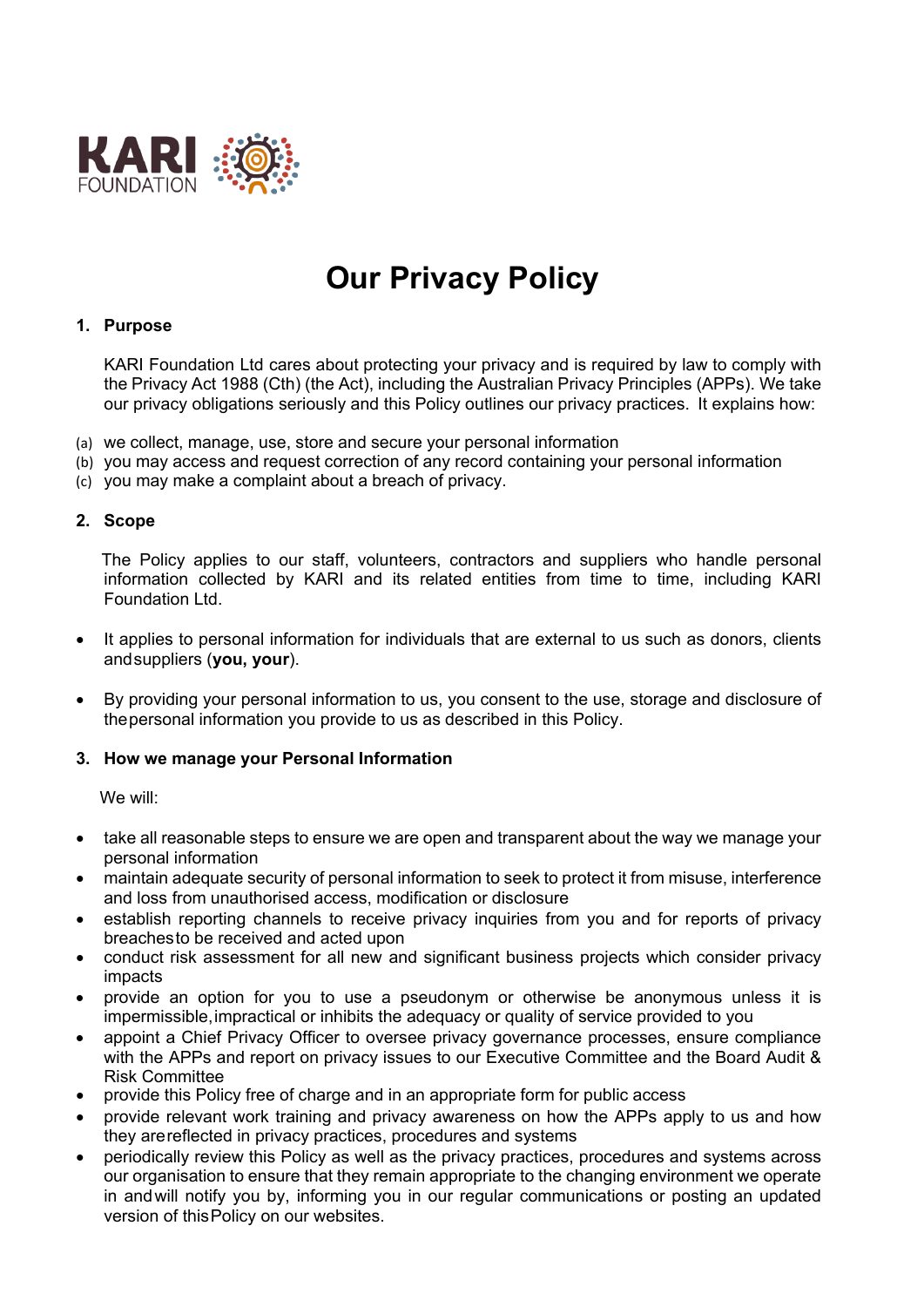# **4. Personal Information we collect and hold**

- 4.1 Kinds of Personal Information
- 4.2 We will only collect information about you that is reasonably necessary for our functions or activitieswhich are listed under point

This may include:

- your name, address, contact and bank and credit card details for clients, volunteers, suppliers anddonors
- your image, video and sound recordings
- information associated with web browsing, email, text messaging, phone calls or other electronic interaction with you including your phone number and user name
- for donors, details relating to your donations and information relevant to the purpose of better identifying donor sources
- for others, other information relevant to the purpose of providing services such as family and living circumstances, education qualifications, employment history, financial information including income, tenancy details, rental history and tenancy reference checks, interests, feedback preferences, user names and passwords, guardianship and service feedback and complaint details
- sensitive information about you that may include your gender, age, date of birth, health, disability, mental health, racial or ethnic origin, criminal convictions, religious affiliation, tax file numbers, andother particulars required as part of our funding obligations and/or that are relevant for the properprovision of the services that we provide
- survey and questionnaire responses

How we collect and hold Personal Information:

Where possible, personal information is collected directly from you with your consent at the time of yourinteraction with us. In some services, personal information is:

- received from third parties where you are transferred or referred to us for the services that we provide;
- received from third parties who obtain your personal information from publicly available sources; or
- transferred between our own services provided it relates to the primary purpose for which it was collected.

Personal information may be collected in hard copy form or electronic form. Hard copy records are required to be held securely. We hold electronic records in databases with security safeguards. Some ofthose databases are government controlled while some are held by a third party provider.

Where consent to collection is sought, it is sought voluntarily from you and we will inform you of what you are consenting to. Our consent agreements are current and specific to the services to be provided toyou.

We will not collect sensitive information about you unless you have consented; it is required by law; or inother special specified circumstances, for example relating to health services provision and individual or public health or safety.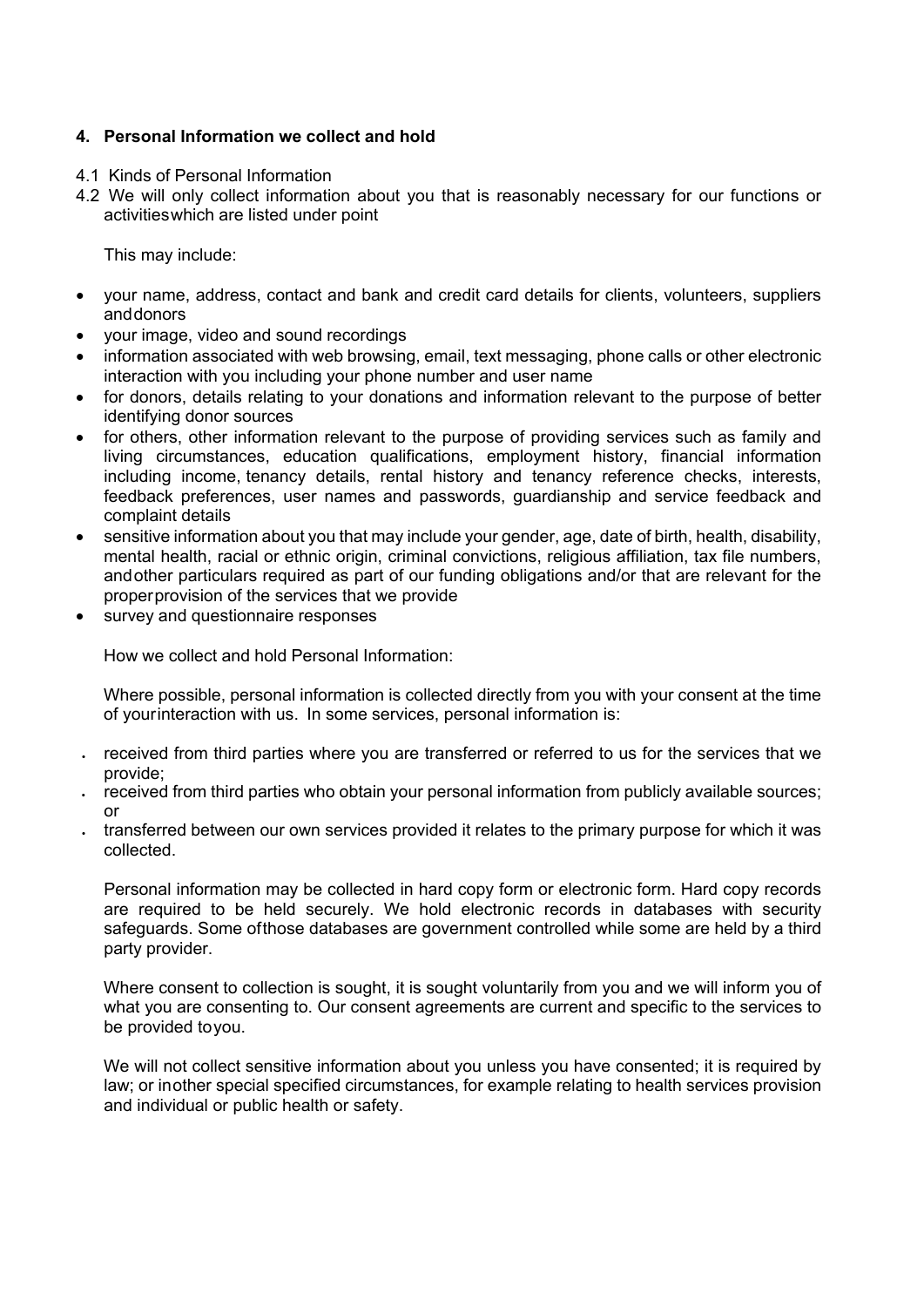**4.4** Purposes for which we collect, use and disclose Personal Information

We collect, hold and use personal information only for the primary purposes for which it was collected oras set out below including:

- to provide services which may include, case management, housing support, employment services, counselling, education, volunteering, learning and development and fundraising. Personal informationmay be shared between more than one legal entity within KARI to provide, expand or improve the services we provide to you or assist with more efficient service delivery
- to comply with the requirements of funding bodies as part of a funding agreement with us
- to operate fundraising and charitable activity in support of our objectives
- to provide customer service functions, including handling customer enquiries, complaints and feedback
- to facilitate proper governance processes such as risk management, incident management, internalaudit and external audits
- to gather feedback from you and other individuals about the quality of services that we provide sothat the services we provide can be continuously improved
- to undertake marketing, fundraising and promotional activities, including activities to better identifydonor sources, events and conferences organised and held by us
- to satisfy legal obligations, comply with applicable laws and meet the requirements of bodies whichregulate the services we provide
- to understand, through aggregated information, trends and patterns which we use for research andadvocacy
- to fulfil other purposes which you have consented to.
- **4.5** Disclosure to third parties

We will not disclose your personal information to other external organisations except:

- as required by funding agreements
- as required by law
- for transfer to another service provider in accordance with funding agreements
- where we have your consent to do so through your acceptance of this Policy and the disclosure relates to the goods or services we provide to you
- for a purpose permitted by this Policy; or
- if you request us to do so.

Examples of organisations and/or third parties that your personal information may be provided toinclude:

- external service providers where you are transferring to a service provider that is not part of us
- a government agency, as required by our funding agreements (which may be for example by portaldirectly into the agency's database system)
- third party service providers who assist us with the delivery of services or who provide services to orpartner with us to enable us to deliver services, or in undertaking quality assurance of our services
- third party service providers who assist us with fundraising activities or strategy, identifying donor sources or analysis of our fundraising activities, strategy or patterns (including data collectives)
- third parties who assist us with co-ordination of volunteers, community activities and advocacy
- government or non-government agencies where we have a reasonable concern regarding your safetyor wellbeing
- third parties who collate and/or analyse information for the purposes of research and advocacy
- third parties for the electronic storage of information, some of which may be overseas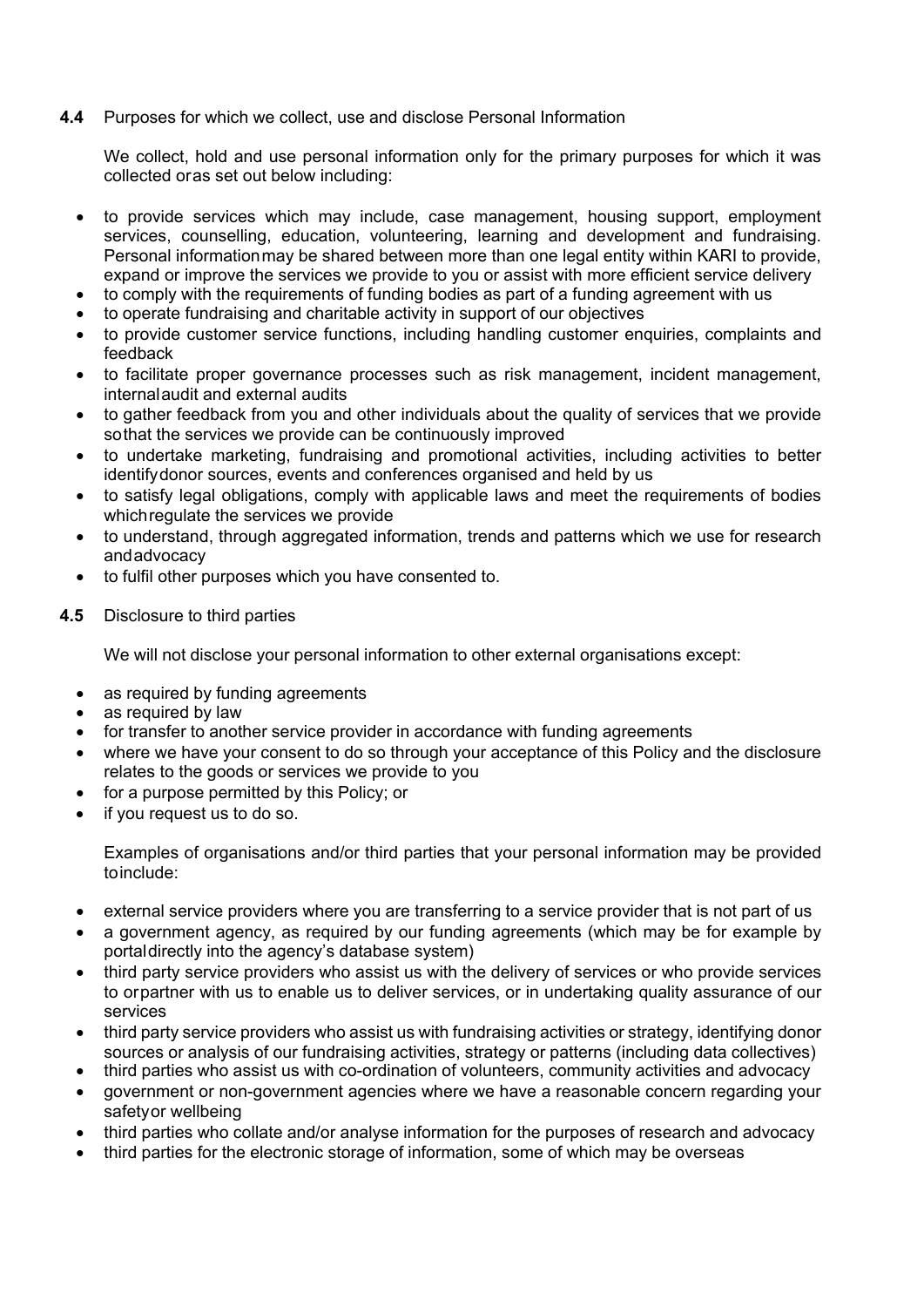Whilst we seek to ensure through our contracts with external parties that they comply with the Act regarding the use of your personal information, we have limited control around how some externalparties (for example, government agencies) use your personal information.

#### **4.6** Opt‐outs

If you do not wish to receive marketing or promotional communications from us, you should 'unsubscribe' online where a link is provided. In other circumstances, you should contact us on the email addresses below and we will cease the relevant marketing or promotional communication:

For donors: contactUs@kari.org.au For other individuals: [corporatepartnerships@kari.org.au](mailto:%20corporatepartnerships@kari.org.au) 

Where we are providing services to you, we need to be able to communicate with you in relation to those services.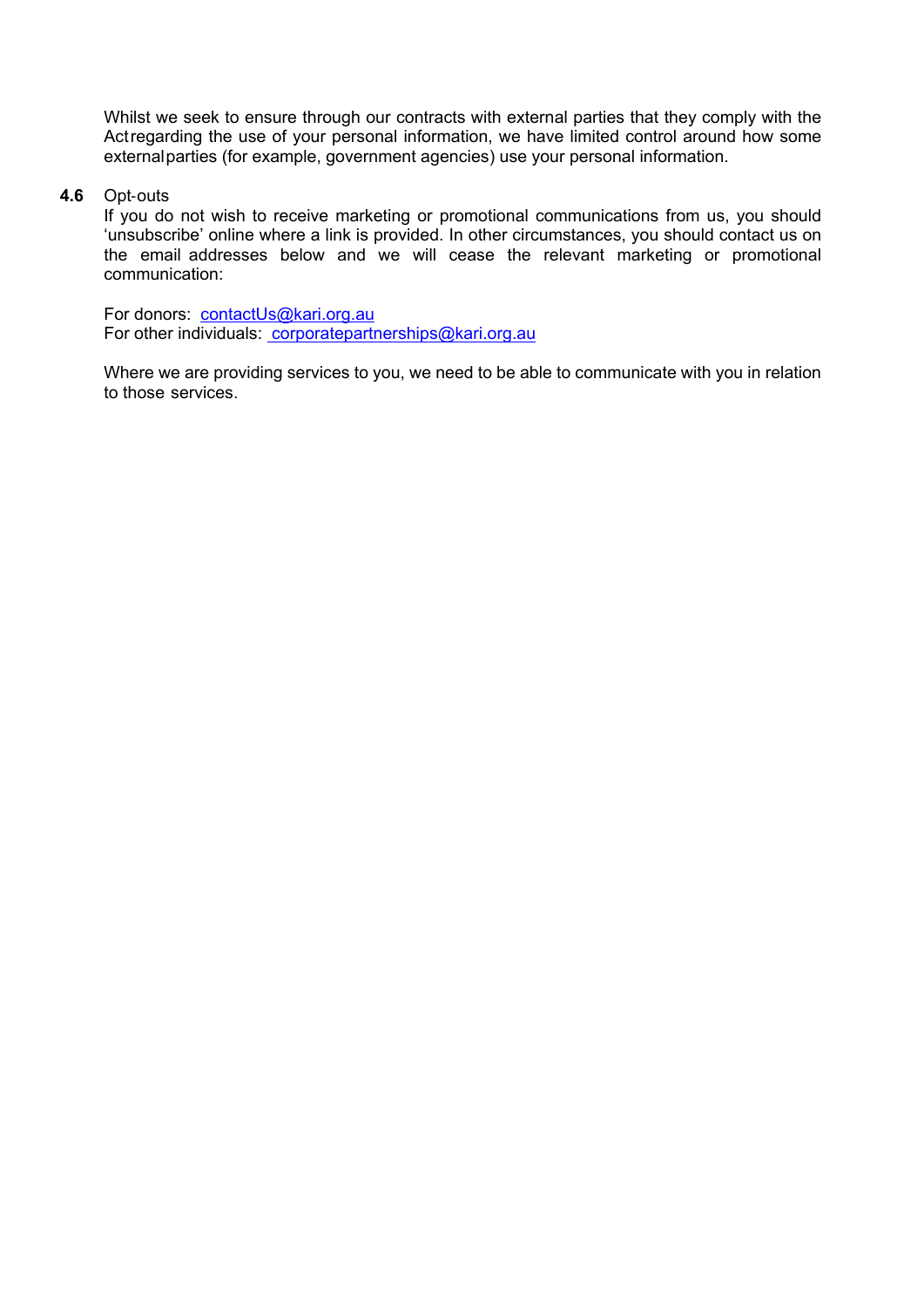#### **5 How you can access and correct your Personal Information**

#### 5.1 Access

You are entitled to request access to the personal information held by us about you. This is generally provided upon your request subject to completion of our verification and risk processes and to access restrictions imposed or permitted by law. Requests are made to the same point of contact to whom youprovided your personal information.

#### 5.2 Correction

Where you inform us that information held by us about you is inaccurate, out-of-date, incomplete, irrelevant or misleading, we will correct it where we agree with you. Notices by you to us to amend information held about you are made to the same point of contact to whom you provided your personalinformation.

If, having received and considered an application from you to amend your information, we do not consider that the information should be amended, we will not amend it but we will include a note withthe information that you consider that it should be amended, and advise you accordingly.

#### **6 Overseas Disclosure**

We may store personal information that we collect about you with third parties who store it overseas forour use. We do not disclose personal information about you overseas without your consent. However, we may use overseas or cloud-based data hosting facilities which may result in personal information provided to us being transferred to, and stored at, a destination outside Australia, including but not limited to United Kingdom, New Zealand, Canada, China, Singapore, Hong Kong and United States of America.

You are taken to expressly agree and consent to the transfer, storing or processing of your personal information outside of Australia in submitting it to us. In providing consent, you understand and acknowledge that countries outside Australia do not always have the same privacy protection requirements as Australia in relation to personal information.

If you do not agree to the transfer of your personal information outside Australia, you should contact KARI Foundation Ltd at:

Email: [contactUs@kari.org.au](mailto:contactUs@kari.org.au)

#### **7 Retention of personal information**

We will retain your personal information in accordance with applicable laws or requirements of anygovernment or other funding body's record-keeping requirements.

#### **8 Mandatory Notifiable Data Breaches**

We will comply with the notification and other requirements of the Act where your personal informationheld by us has been inadvertently lost or disclosed or improperly accessed and that loss, disclosure or access may result in serious harm to you.

#### **9 What to do if you have a privacy enquiry or complaint**

If you have an enquiry or a complaint concerning collection, use or management of your personal information, please direct your enquiry or complaint to the staff member who is your ordinary contact.Our staff will outline options regarding how your enquiry or complaint may be resolved. We will aim to respond and resolve your enquiry or complaint in a timely and appropriate manner. If we don't, you may:

- take it to a more senior manager, and/or
- call to look consideration of alternative action.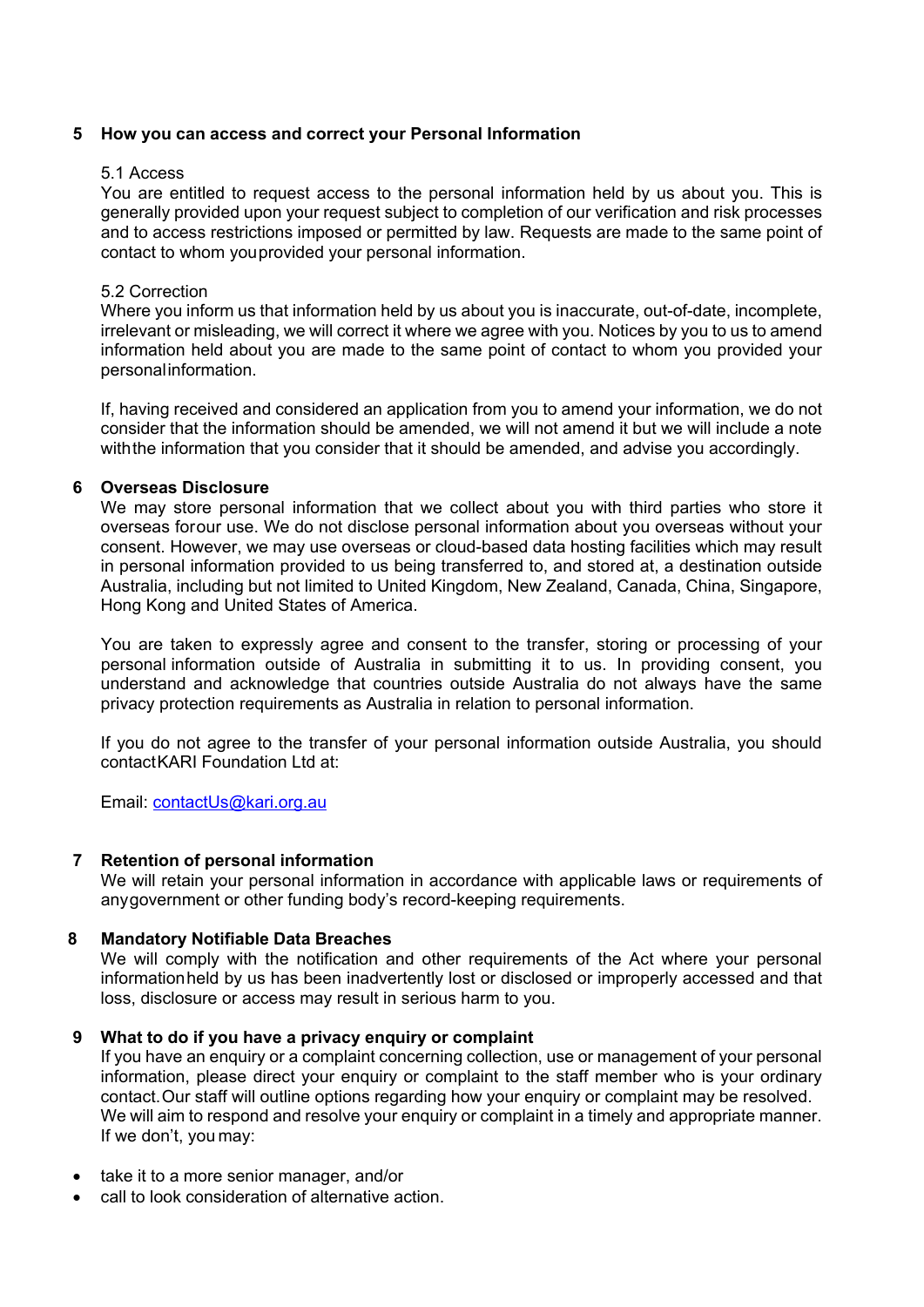Where none of the above approaches by you has resolved the issue, your enquiry or complaint should beput into writing and forwarded to the **Australian Information Commissioner.** We will treat your enquiry or complaint confidentially. You may contact the **Australian Information Commissioner** wherever you believe that your rights to privacy have been breached by us.

# **Refund Policy**

- If a donor contacts KARI Foundation Ltd and requests a refund of a donation made to an organisation through KARI Foundation Ltd, we will endeavour to help out.
- If the funds have not been remitted to the organisation (and it is more than 2 business days prior to the monthly remittance proceeding), the donated funds can be refunded by KARI Foundation Ltd to the donor if the donor has a valid reason for requesting the refund. The only exception is a donation made by direct debit – this cannot be refunded as it does not leave a sufficient audit trail. The donor must go to the organisation to request a refund.
- If the funds have been remitted to the organisation, the donor must contact the organisation directly to request the refund.
- This is outlined in the Terms and Conditions agreed by the done when registering an online donations appeal with KARI Foundation Ltd.

# **Fundraising for KARI Foundation - Terms & Conditions**

These Terms of Agreement provide the basis for a fundraiser/event to be organised by the Community Fundraiser on behalf of KARI. By signing and returning the Application to Fundraise, the Community Fundraiser indicates acceptance of these terms and conditions and there after these terms and conditions will form the basis of any dealings between KARI Foundation Ltd and the Community Fundraiser in relation to the fundraiser/event.

**"Community Fundraiser"** means the individual or organisation holding the fundraiser/event for the benefit of KARI.

Community Fundraising activities must be consistent with industry guidelines and KARI Foundation Ltd values as outlined in the section 'Donations we cannot accept'.

For more information regarding our Community Fundraising Guidelines.

## **Approval**

For a fundraiser to be approved, the Community Fundraiser will need to complete and sign the [Application to Fundraise form.](https://act.missionaustralia.com.au/getasset/51WEVJ) The Community Fundraiser will be notified in writing if their proposal is successful.

KARI Foundation Ltd reserves its right to withdraw its approval for the activity/event at any time if it appears that the Fundraiser is failing to adhere to any of the above terms and conditions. The Community Fundraiser accepts that KARI Foundation Ltd will not be liable for any loss or costs incurred by the Community Fundraiser as a result of withdrawing its approval.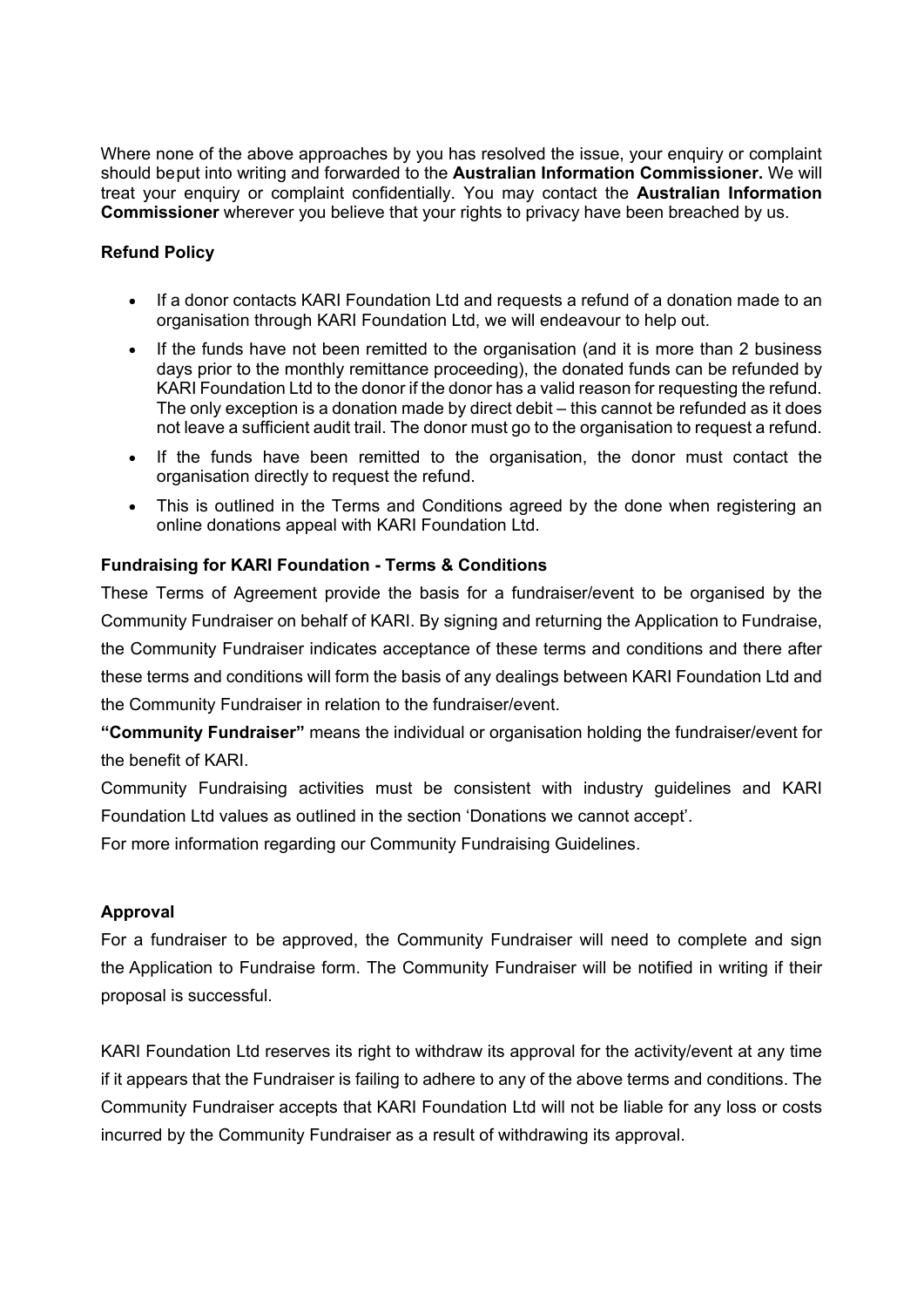# **Authority to Fundraise**

Regulation and best practice in Australia dictate that any person or organisation fundraising must have an 'authority to fundraise'. The Community Fundraiser is not authorised to use KARI Foundation Ltd as its beneficiary charity until it has received an authorisation letter from KARI Foundation Ltd.

The **'authority to fundraise'** will be sent by KARI Foundation Ltd after:

- we have received a written and signed application from the Community Fundraiser;
- we are satisfied that the fundraiser/event will produce a reasonable return after expenses have been deducted;
- we are satisfied that the fundraising activity aligns to the aims and values of KARI
- we are satisfied the fundraising activity is not high risk.

The fundraiser/event shall be conducted in the Community Fundraiser's name and is the sole responsibility of the Community Fundraiser. The Community Fundraiser is responsible for all aspects of the fundraiser/event including event organisation, publicity and prizes and compliance with applicable laws and regulations. The Community Fundraiser is expected to understand circumstances as to when a receipt can be issued and the charitable rules and regulations around donations. The Community Fundraiser may fundraise during the approved dates only, and only for the approved event or activity indicated in the Authority to Fundraise letter. If one wishes to extend or change any aspect of their fundraising event or activity, additional approval from KARI Foundation Ltd needs to be sought.

KARI Foundation Ltd is not able to take a coordination role in Community Fundraising activities and its officers cannot assist in soliciting prizes, organising publicity, or providing goods or services to assist the Community Fundraiser in the running of the fundraiser/event. If the Fundraiser would like a representative of KARI Foundation Ltd to attend the activity/event, they should notify KARI Foundation Ltd as early as possible. KARI Foundation Ltd cannot guarantee attendance, but we are always able to provide a comment to be read out or a video to be played on our behalf.

## **Legal implications**

The event/fundraiser must meet the requirements of relevant State and Territory laws and regulations. The information given to KARI Foundation Ltd must be available to regulatory authorities on request. KARI Foundation Ltd does not provide legal advice regarding compliance with these laws and regulations.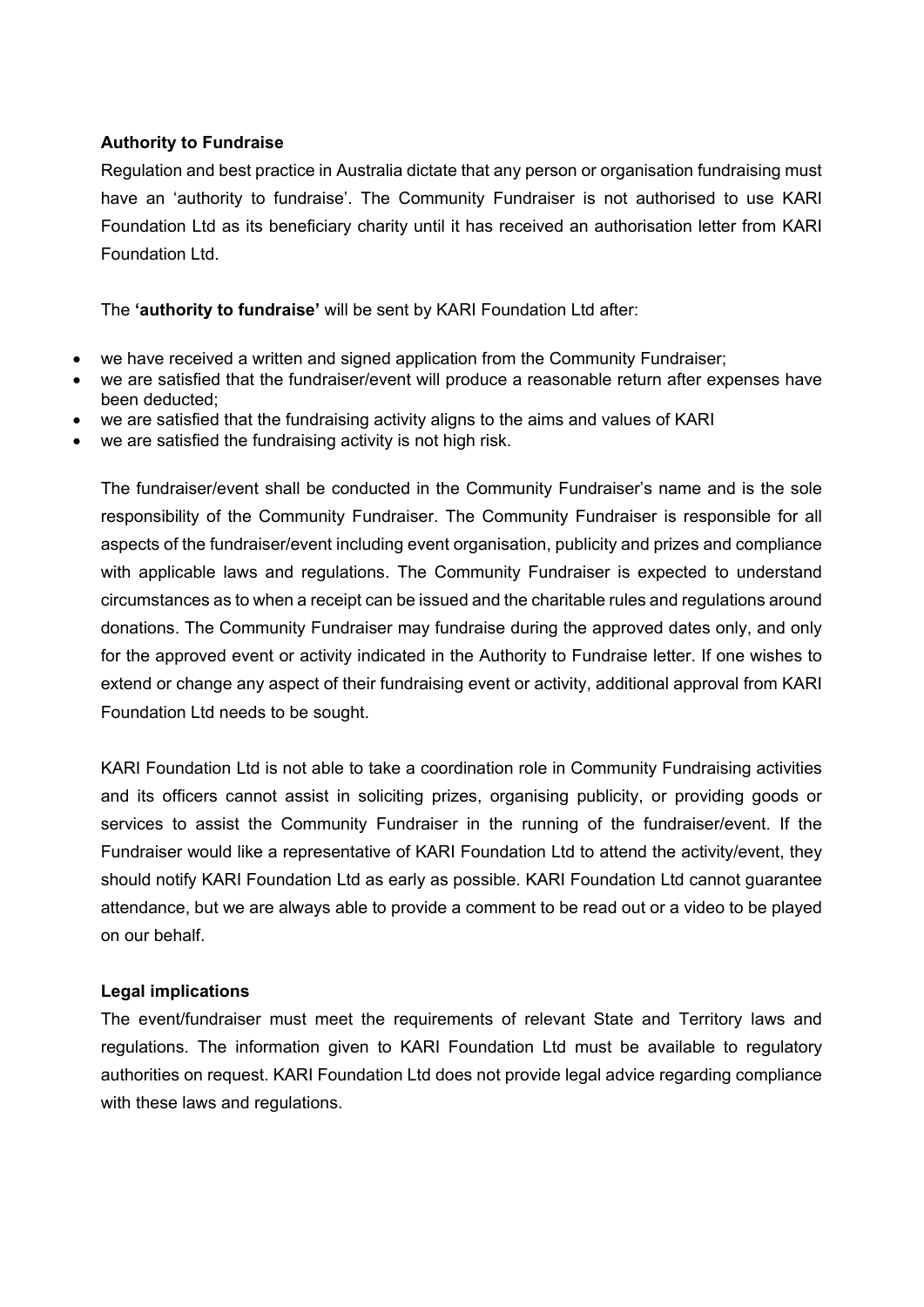# **KARI 's Reputation**

Because of the nature of our organisation and the high ethical standards under which we operate,

there are some events with which we cannot be associated. We cannot endorse some activities, including:

- extreme sports such as parachuting, paragliding or bungy jumping,
- motor vehicle and motor bike racing and activities that involve marine racing unless the Fundraiser provides evidence of public liability insurance to cover themselves and their participants;
- gambling;
- games of chance that do not comply with State legislation;
- activities of a sexual nature; or
- activities that promote harm to self or the environment.

## **Insurance**

KARI Foundation Ltd is unable to provide public liability insurance cover to Community Fundraisers. KARI Foundation Ltd accepts no liability for personal injury, property damage or death arising in any manner from a fundraiser's activity. Community Fundraisers must make sure that they take out an insurance policy which covers any risk associated with their fundraising activity or event.

# **Using the KARI Foundation Ltd name and logo**

Please remember that the event will not be KARI's event, but an event to raise funds for donation to KARI.

All material with which the KARI Foundation name and logo is to be associated must first be approved by KARI Foundation Ltd.

If the Community Fundraiser wishes to utilise the KARI Foundation Ltd name and/or logo on any materials or products, the Community Fundraiser must obtain prior permission from KARI Foundation Ltd.

# **References to KARI Foundation Ltd**

If the Community Fundraiser wishes to refer to or promote KARI Foundation Ltd, it must refer to KARI Foundation Ltd as "KARI Foundation".

# **Printed Materials**

Any material, pamphlets, brochures or products must be submitted to KARI Foundation Ltd for approval before a request to use the logo will be granted. All printed material including media releases must be forwarded to KARI Foundation Ltd for approval prior to being printed or circulated.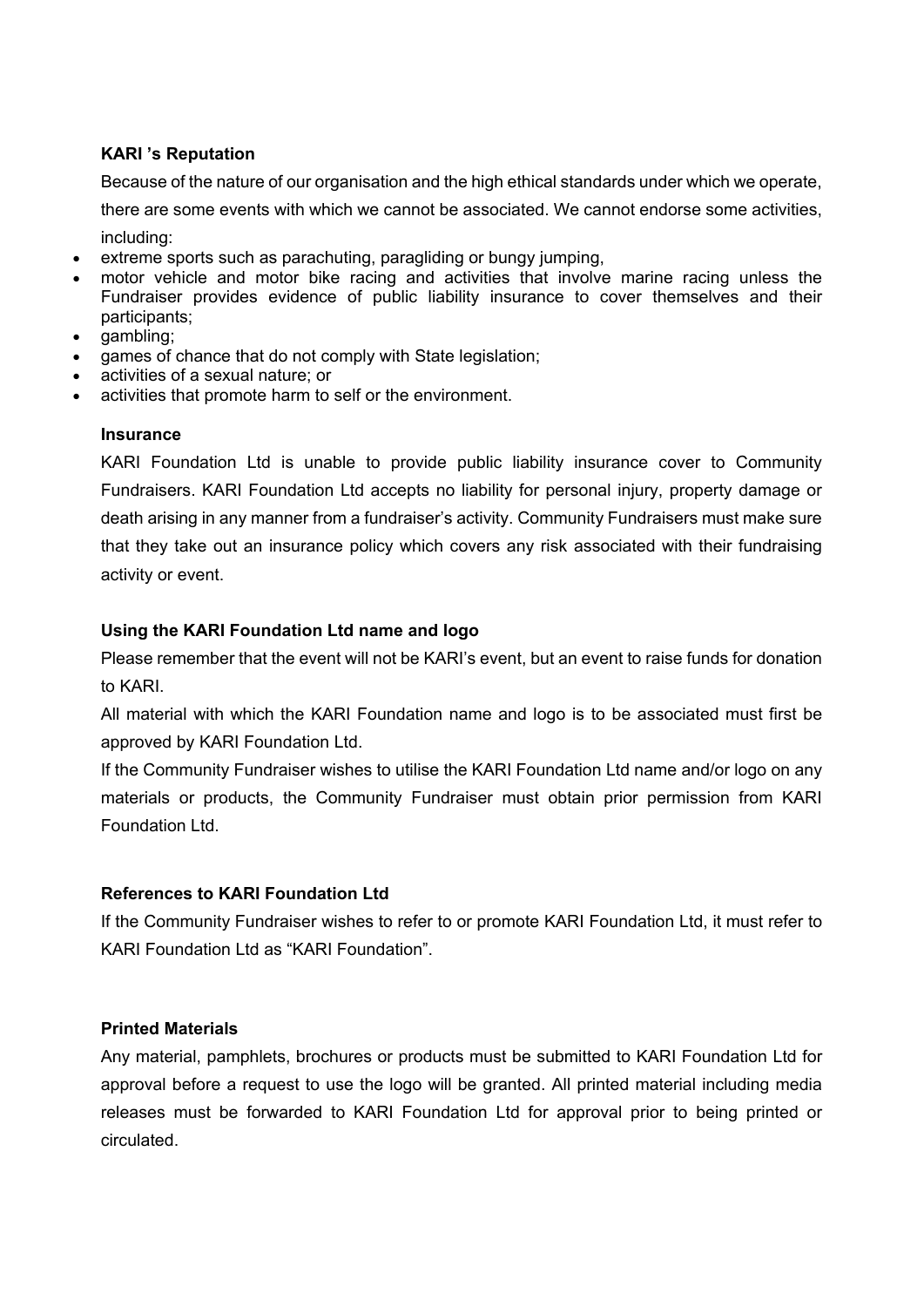# **Use of the logo**

Permission to use the KARI Foundation Ltd logo must be requested and will attract conditions to be negotiated between KARI Foundation Ltd and the Community Fundraiser, especially if the use of the logo is for marketing activities of the organisation.

# **Participation of children in a fundraising activity**

Some states have special regulations that apply when children participate in an appeal. Different rules apply for children of different pages. If the Community Fundraiser plans to involve children in their fundraising activity/ event, they will be required to comply with further child-safe guidelines from KARI Foundation Ltd before proceeding with their activity/event, including ensuring the safety of children by adequately supervising them and ensuring that there are always two adults present (unless the child's parent/guardian is present).

## **Finance, records and receipting**

The financial aspects of fundraising, raffles, record keeping and management of the fundraiser/event are entirely the responsibility of the Community Fundraiser and the Community Fundraiser must comply with the relevant State or Territory laws and regulations.

The following is a summary of financial reporting typical of that required from Community Fundraisers which is needed to protect the public interest:

- set-up and maintain proper financial records and accounts which can be audited if necessary;
- provide KARI Foundation Ltd at the outset with an accurate estimate of expenses and the likely proceeds of the fundraiser/event;
- where necessary/appropriate, set up a separate bank account that mentions KARI's name. All funds are to be banked into this separate bank account.
- This account must be closed after the event; money raised and details of actual income and expenditure must be returned to KARI Foundation Ltd within four (4) weeks of the fundraising activity. Once KARI Foundation confirms receipt of the funds. A certificate of acknowledgement of funds raised (usually for substantial funds received, or for a large event) can be issued upon request; and
- KARI Foundation Ltd cannot pay expenses incurred, but the Fundraiser can deduct necessary expenses from the proceeds of the event, provided they are properly documented. (Total expenses must be less than 40% of total proceeds).

# **Receipts**

KARI Foundation Ltd can provide official receipts for approved events. Tax-deductible receipts can only be issued to people donating money of \$2 or more. The Community Fundraiser must keep a register of all attendees/supporters eligible for a tax-deductible receipt. Schools, organisations or fundraisers who have collated individuals' donations cannot receive a tax receipt for the collective donation amount. It is the responsibility of the Community Fundraiser to understand: